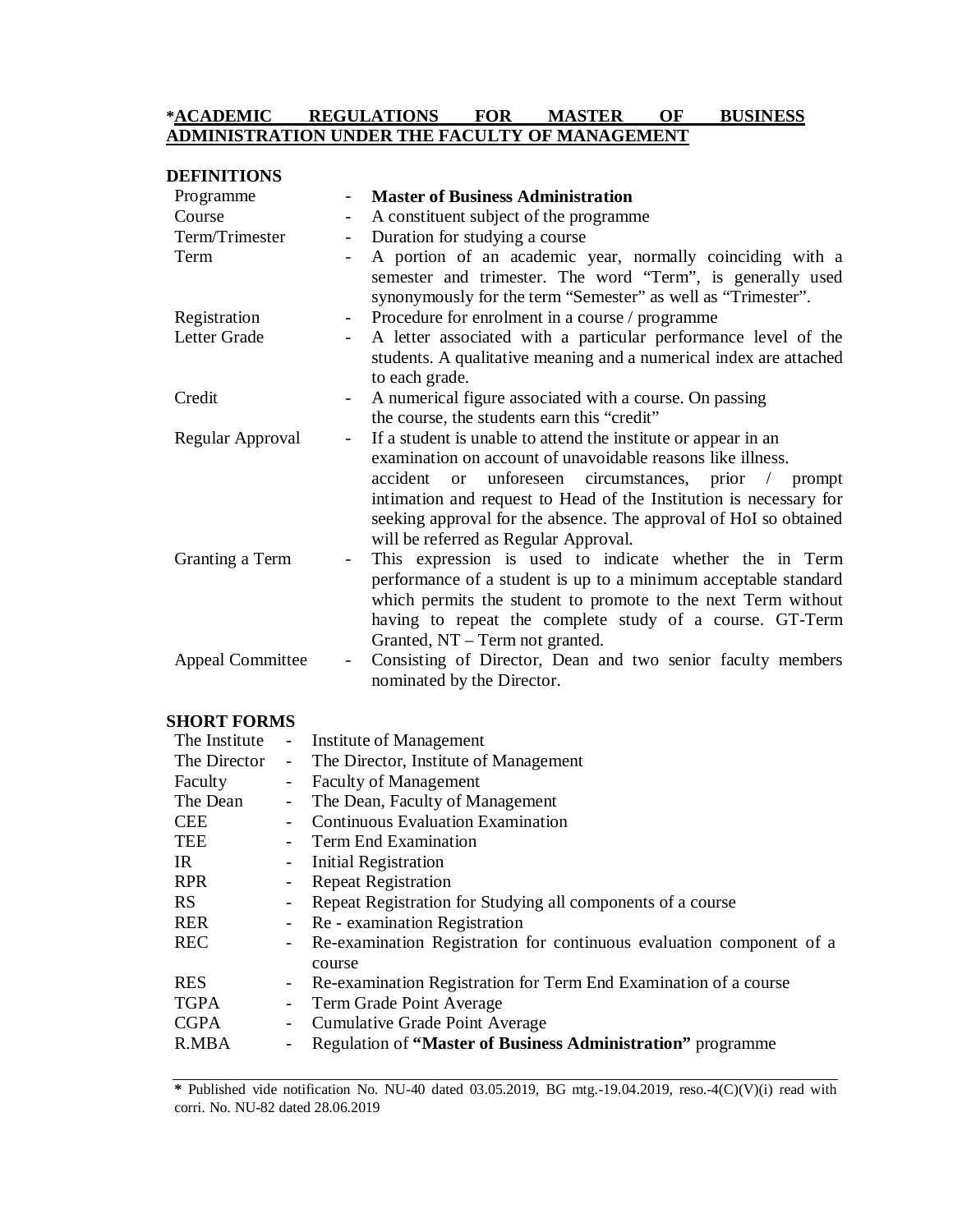## **R.MBA.1. THE PROGRAMME**

**1.1. Structure:** The Post Graduate Degree Programme in Management, leading to the degree of Master of Business Administration. The programme is full-time, residential, and of two-year duration. The first year comprise of three terms. The subsequent year comprise of three terms. Each term is for a duration of approximately 12 weeks. The medium of instruction of the programme is English.

## **R.MBA.2. ELIGIBILITY OF ADMISSION**

- **2.1.** The applicants should have passed a three years' Bachelor's Degree or its equivalent in any discipline, recognized by the Nirma University as eligible for post graduate studies with a minimum of at least 50% aggregate marks or its equivalent.
- **2.2. Merit for the admission:** The admissions will be based on a national/international level entrance test and the method of determining the merit for the admission will be decided by the Director General, Nirma University from time to time depending upon the requirement.

## **R.MBA.3. CATEGORIES OF COURSES**

The following categories of courses are offered in the programme.

- **3.1. Credit Courses:** These are courses that have been considered for determining the students' academic performance in the programme. In order to qualify for the degree, the students are required to complete successfully prescribed credits. They are included in the schedules of various Terms/trimesters as per the Teaching Scheme in force from time to time. There are two types of Credit Courses; (1) Core Courses and (2) Elective Courses.
- **3.2. Core Courses:** These are the compulsory courses as included in the Teaching Scheme.
- **3.3. Field Courses:** There are two field courses: Managing Social Projects (core course) and Dissertation (Elective course).
- **3.4. Elective Courses:** There will be three types of Elective Courses:
	- a. Specialization Electives: These are the courses of different specialization areas. A student needs to study a minimum 18 Credit courses to get Major specialization in an area and 12 Credit courses to get Minor specialization in an area.
	- b. General Electives: These are the courses of general nature and shall not be considered against a particular specialization area.
	- c. Non-Specialization Electives: These courses are not covered under particular area of specialization.
- **3.5. Supplementary Courses:** They are offered to the students to provide an additional exposure to certain skills/knowledge/industry practices. They are not included in the regular schedule of the Terms. No credits are assigned to these courses. The Dean of the Faculty of Management is empowered to decide these courses, their curriculum, teaching and examination schemes, passing standards and such other matters as may be necessary for efficient conduct of the courses.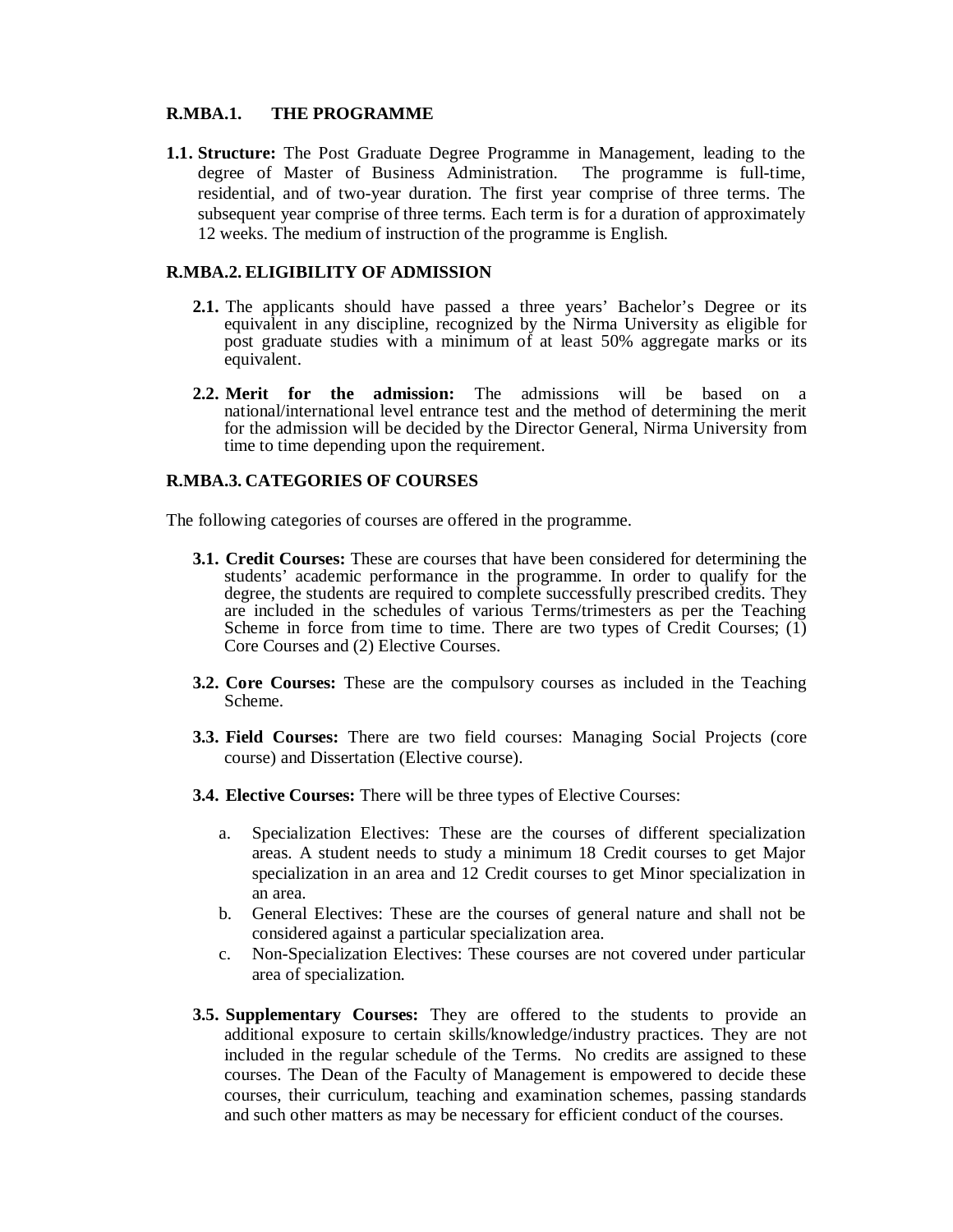Hereafter, the Core Courses and Elective Courses will be referred to simply as "courses". Supplementary courses will be specifically mentioned.

**3.6. Audit Courses:** These are optional courses. Audit courses not evaluated for the purpose of assessing the performance of the students and no grade will be awarded for these courses.

## **R.MBA.4. COMPONENTS OF A COURSE**

The academic schedule of the courses may consist of one or more of the following components with their respective scope as described:

- **4.1. Lecture** Teaching learning processes conducted in real and virtual classrooms with various multi media aids.
- **4.2. Tutorial** the Lecture Sessions will be supported by Tutorial Sessions.
- **4.3. Project Work / Practical Work**  The students will be engaged in research or Practical Work pertaining to a course.
- **4.4. Supplementary to classroom teaching:** 
	- a) The students have to prepare research papers and present as a seminar.<br>b) Library Sessions: The students will be engaged in reading articles /
	- Library Sessions: The students will be engaged in reading articles / books / reference material etc. as part of library hours.

## **R.MBA.5. TEACHING AND EXAMINATION SCHEME**

The teaching scheme for the course as a whole will be referred simply as Teaching Scheme.

The courses offered in each programme (term - wise) and their teaching schemes are given in the Term Schedules approved by the Academic Council from time to time. The schemes show the various courses, distribution of teaching hours, course component/s, examinations, component weightage and credits allotted to each course.

## **R.MBA.6. ASSESSMENTS**

**6.1.** For assessment of a course a student is evaluated on TWO components, viz. on a continuous basis through Continuous Evaluation Examination (CEE) that includes several sub-components such as Quizzes/Test, Assignment and Projects (Group/individual) etc. and at the end of the Term through a Term End Examination (TEE). The detailed scheme of the CEE will be notified by the Dean of the Faculty of Management before start of the academic year and the same will be notified to the students by way of course outline of each course before the commencement of each term. The TEE covers the entire syllabus of the course.

### **6.2. Audit of Assessment Tools**

- a) Every Term the question papers used in different tests/examinations shall be submitted for the purpose of audit.
- b) Answer-Books, quiz papers, assignments, project reports, and any other assessment tools used, should be shown to the students and descriptive and detailed feedback should be given to an individual student.
- c) The faculty should maintain all assessed exercises and proper records of such feedback given to the students and submit to the office at the end of every Term. The Institute shall audit them with a suitable mechanism. Audit of assessed work of at least one course will be selected randomly by the Director.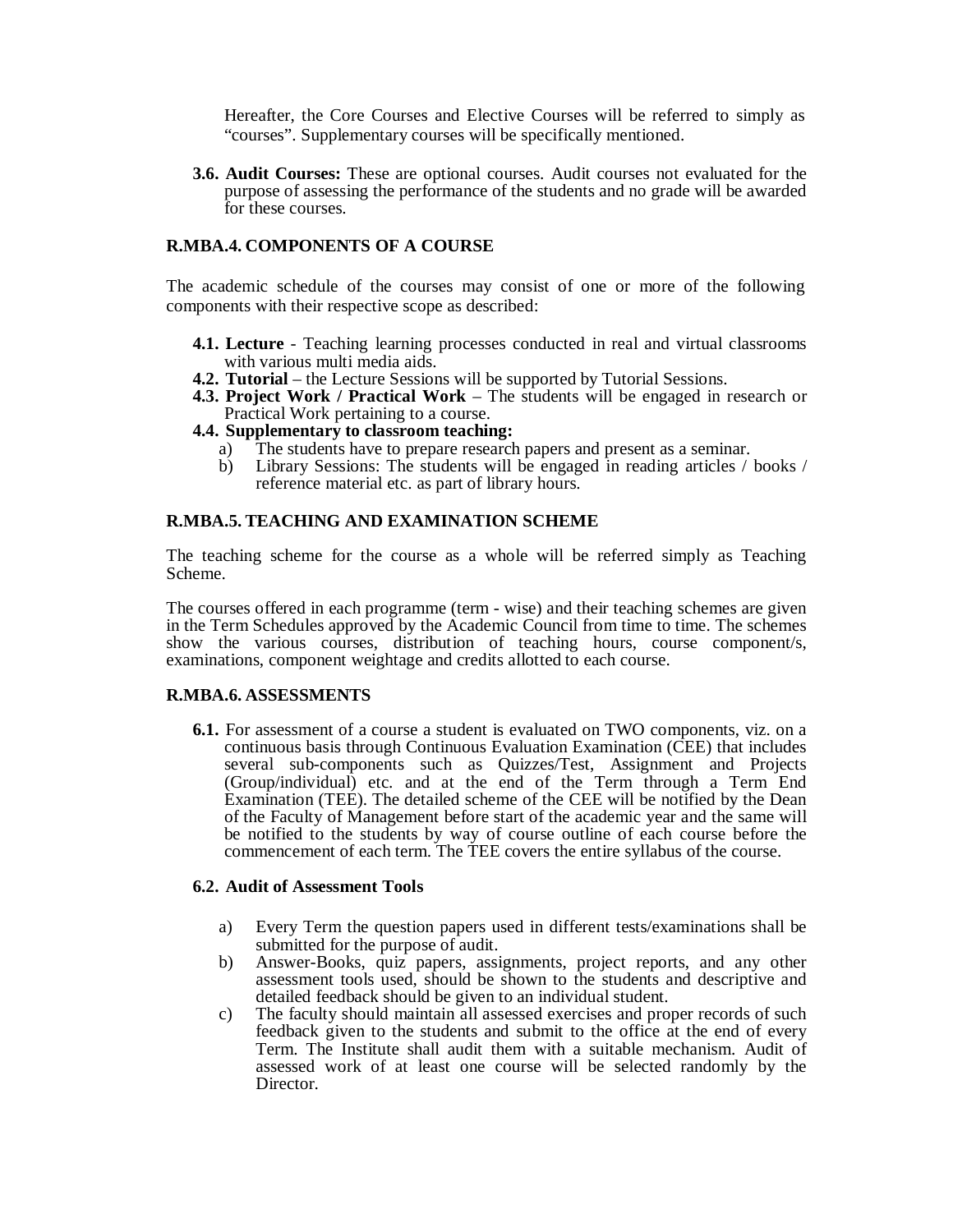**6.3. Examiners:** All assessments both Term End Examination and Continuous Assessments will be carried out by the concerned faculty.

## **R.MBA.7. REGISTRATION IN COURSES**

**7.1.** There are four categories of course registration. All the four categories will be collectively referred to simply as Registration. Individual categories will be referred by their symbols. All Registrations, wherever applicable, will be subject to the availability of courses. Registration will be done course-wise.

## **7.2. Categories of Registration**

a) **Initial Registration (IR)** - In order to study a course for the first time, the will register under the IR category. This will imply regular attendance for study of all components of that course and appearing at all examinations thereof. IR registrations for courses of a Term are to be done for ALL courses of that Term as shown in the Teaching Scheme; IR registration will not be permitted for lesser number of courses. The student who so registers (IR) for all courses of a Term will be considered as having been registered in that Term.

## b) **Repeat Registration (RPR)**

- **(i) Repeat-registration for Study of a Course [RS]:** A student is required to repeat the entire course including attending classes if he/she fails to meet the attendance requirement or due to any other reason as may be specified by the Institute. In such case the student is required to apply for Repeat Registration (RPR) to repeat the entire study of the course. This category will imply regular attendance to study all components (i.e. Lectures, CEE, LPW/PW & TEE as applicable) and appearing at all examinations thereof.
- **(ii) Re-Registration (RER):** This registration is necessary for appearing again in a particular examination of a course. It will not involve regular attendance for studying the course. Re-Examination Registration will be in two categories. (a) Re- Registration for the Examinations of Continuous Evaluation component of a course [REC] and (b) Re-Registration for Term End Examination of a course [RET].
- c) **Approval of Registration:** Every student must apply in the prescribed form for registrations, as applicable. The decision on the student's request will be based on the availability of courses and applicable Regulations. The Director will issue appropriate orders for processing the application, including scrutiny, verification and final orders.

### d) **Simultaneous Registration and Re-Registration in Different Categories:**

- (i) Terms will be registered in chronological order.
- (ii) Partial registration in the scheduled courses of a trimester is not permitted.
- (iii) With reference to R.MBA.12; a student who becomes eligible for IR registration in the next year must first register for all RER and RPR registrations, as applicable in his/her case.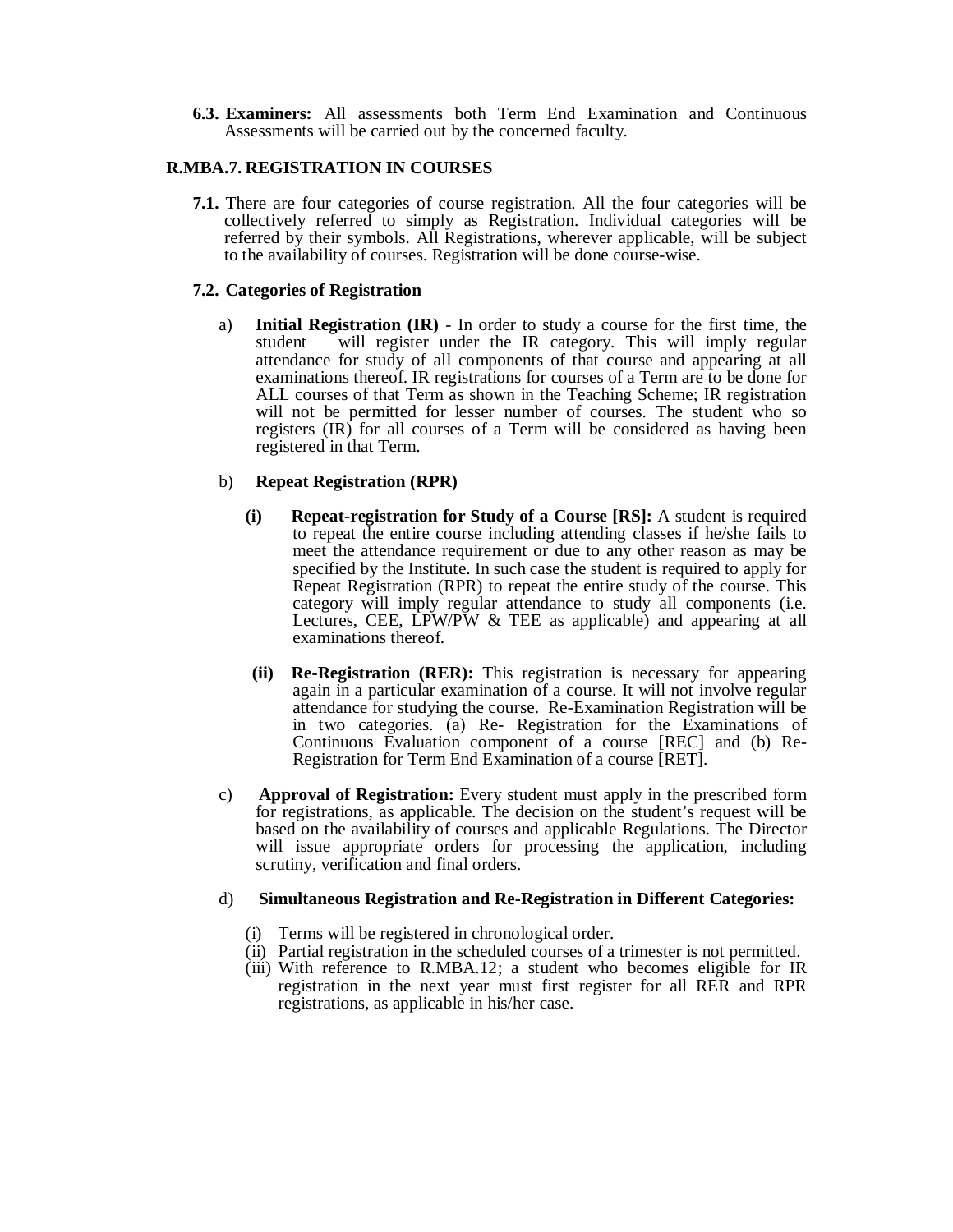## **R.MBA.8. GRADES**

**8.1. Performance Levels:** The Performance level of a student in any course will be adjudged in terms of the letter grades, and grade points. Table  $-1$  provides significance of letter grades along with its equivalent grade points.

| Table 1. Course Letter Graues and their significance |                            |                               |  |
|------------------------------------------------------|----------------------------|-------------------------------|--|
| Grade                                                | <b>Qualitative Meaning</b> | <b>Equivalent Grade Point</b> |  |
| (G)                                                  | (GQ)                       | $\left( \mathbf{g}\right)$    |  |
| $A+$                                                 | Excellent                  | 10                            |  |
| A                                                    | Creditable                 |                               |  |
| B+                                                   | Very Good                  |                               |  |
| В                                                    | Good                       |                               |  |
| $C +$                                                | Satisfactory               |                               |  |
| IF                                                   | Interim Fail               |                               |  |
| FF                                                   | Fail                       |                               |  |

**Table 1: Course Letter Grades and their significance**

## **R.MBA.9. SCOPE OF EXAMINATIONS AND ASSESSMENT**

In order to pass a course, the student has to meet the standards of passing all components and the course as referred in R.MBA-13.1 and R.MBA.13.2. The scope of examinations and the method of assessment are as follows:

**9.1.** In all mark based assessment, the overall percentage marks, if fractional, will be rounded off to the next higher integer value.

**Continuous Evaluation Examination – CEE (IR & RPR Registration):** The learning of the students will be continuously assessed during the Term and given marks. Oral examination will be included in the assessment at all possible stages. The total marks of components of continuous evaluation will be aggregated based on their *inter se* weights to give the overall percentage of marks in the CEE examination.

- **9.2.** If a student fails in CEE, the student will not be permitted to appear in TEE of that course and the student will have to seek REC.
- **9.3. Term End Examination TEE [IR & RPR Registration]:** The expression 'Term End Examination' refers to the Hall Examination of a course taken at the end of a Term. The TEE of a course will cover the entire syllabus of the course. The assessment will be mark based as per normal practice in the hall examinations.

## **9.4. Supplementary Examination (SPE)**

(RER registration, grade IF in TEE)

The Institute may decide to hold a Supplementary Examination (SPE) for TEEs at the end of the academic year for students who have obtained grade IF(O) and/or IF(T) in a course. Such students will have to seek RER registration to take up SPE.

### **9.5. Schedules of TEE and SPE**

TEEs of all courses of the programme, as per the teaching scheme, will be held at the end of each terms. The year-end Supplementary Examinations (SPE) will be held at the end of academic year and will be for only those courses that are offered in that academic year.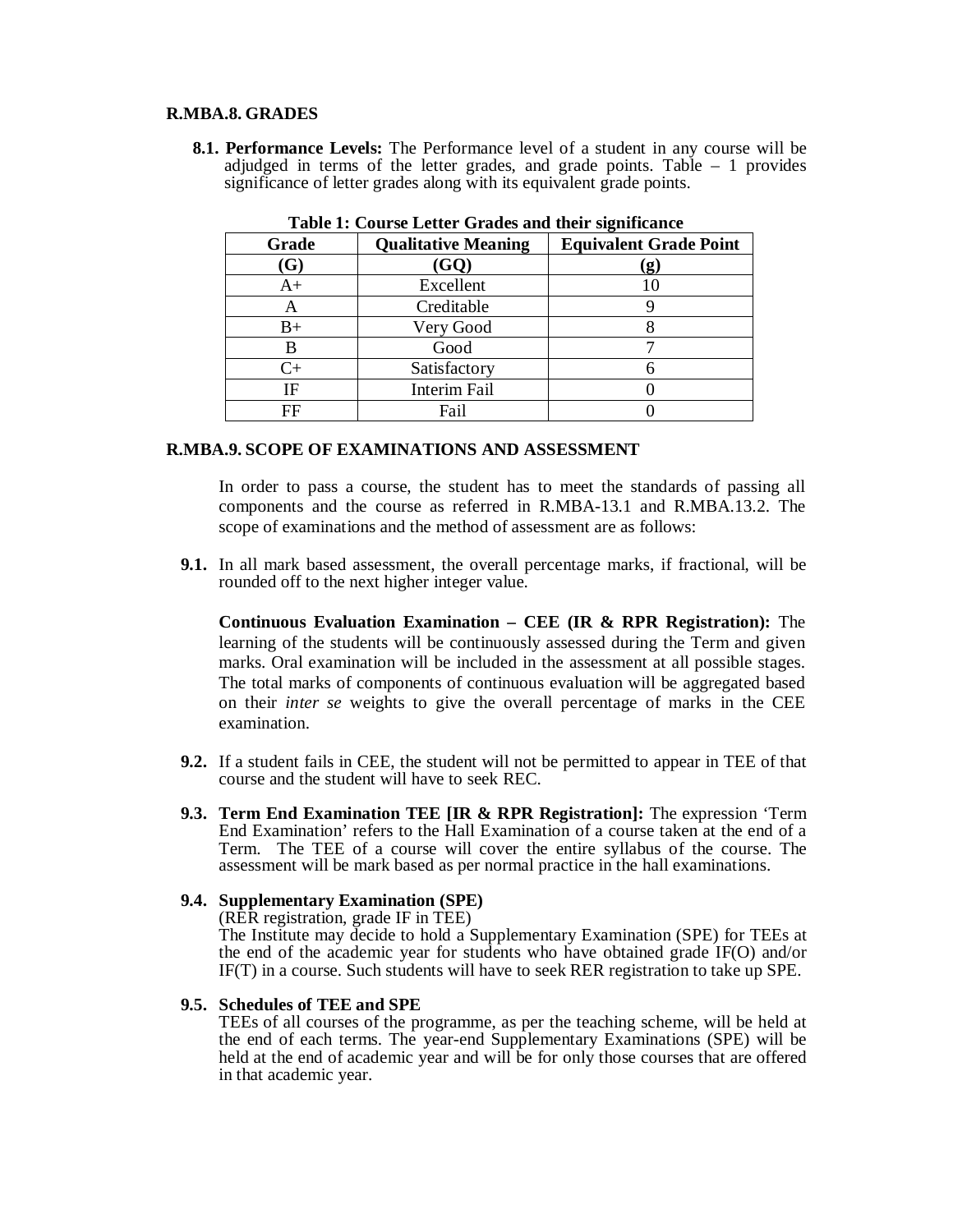- **9.6.** If the course instructor desires that there should be an open book examination in a course in any TEE, s/he may make a suitable recommendation to the Programme Committee. Final approval of the Dean will be necessary before the scheme is implemented. This method of examination must be announced to the students through the Course Outline before the commencement of the respective course.
- **9.7.** Absence in any examination with or without Regular Approval will be assigned Zero [0] marks. However, if a student fails to appear in TEE of any course due to extraordinary reasons/circumstances such as self-hospitalization, complete physical immobility, or death of immediate family member (parents or siblings only) may be permitted to take up a Make-up Examination subject to submission of an application along with relevant valid documents and approval from the Dean, Faculty of Management.

## **R.MBA.10. GRANTING OF TERM**

- **10.1.** The Term will be granted course-wise.
- **10.2.** The granting of Term for all the students (IR, RPR) will depend on the compliance of maintaining minimum 85% attendance in all components of the course (as applicable) Regular approval for remaining absent up to 15% is necessary.
- **10.3.** The student who has been given category NT may appeal to the Appeal Committee giving full reasons for his default. The decision of the Committee in all such cases will be final.
- **10.4.** The student who is given NT category will not be permitted to appear in TEE of the concerned course. S/he will also be given grade FF in that course.

## **R.MBA.11. GRADING SYSTEM**

**11.1. CEE, LPW and TEE:** Grades for the CEE, LPW and TEE examinations will be given on the basis of the percentage marks obtained by the student in the respective examinations. In the normal course, a student (IR, RPR) and category GT will appear for TEE after his CEE and LPW examination, in the same Term. Table 2 shall be referred for converting percentage marks into corresponding Grades (G) for CEE, LPW and TEE/SPE.

| % marks      | Grade(G)          |
|--------------|-------------------|
| 90 and above | $A+$              |
| 80-89        | Α                 |
| 70-79        | B+                |
| $60 - 69$    | В                 |
| 50-59        | $C_{+}$           |
| 40-49        | $\mathsf{\Gamma}$ |
| Less than 40 | ΙF                |

**Table 2: Conversion of Marks to Grades in CEE & TEE**

## **11.2. Course Grade**

Course grade will be given only when the student meets the standards of passing all components and the course as referred in R.MBA.13.1 and R.MBA.13.2.

Marks of TEE/SPE, CEE and LPW (as applicable) examinations shall first be aggregated on the basis of the component / *inter se* weights given in the Teaching Scheme. After the aggregate marks of the entire group are so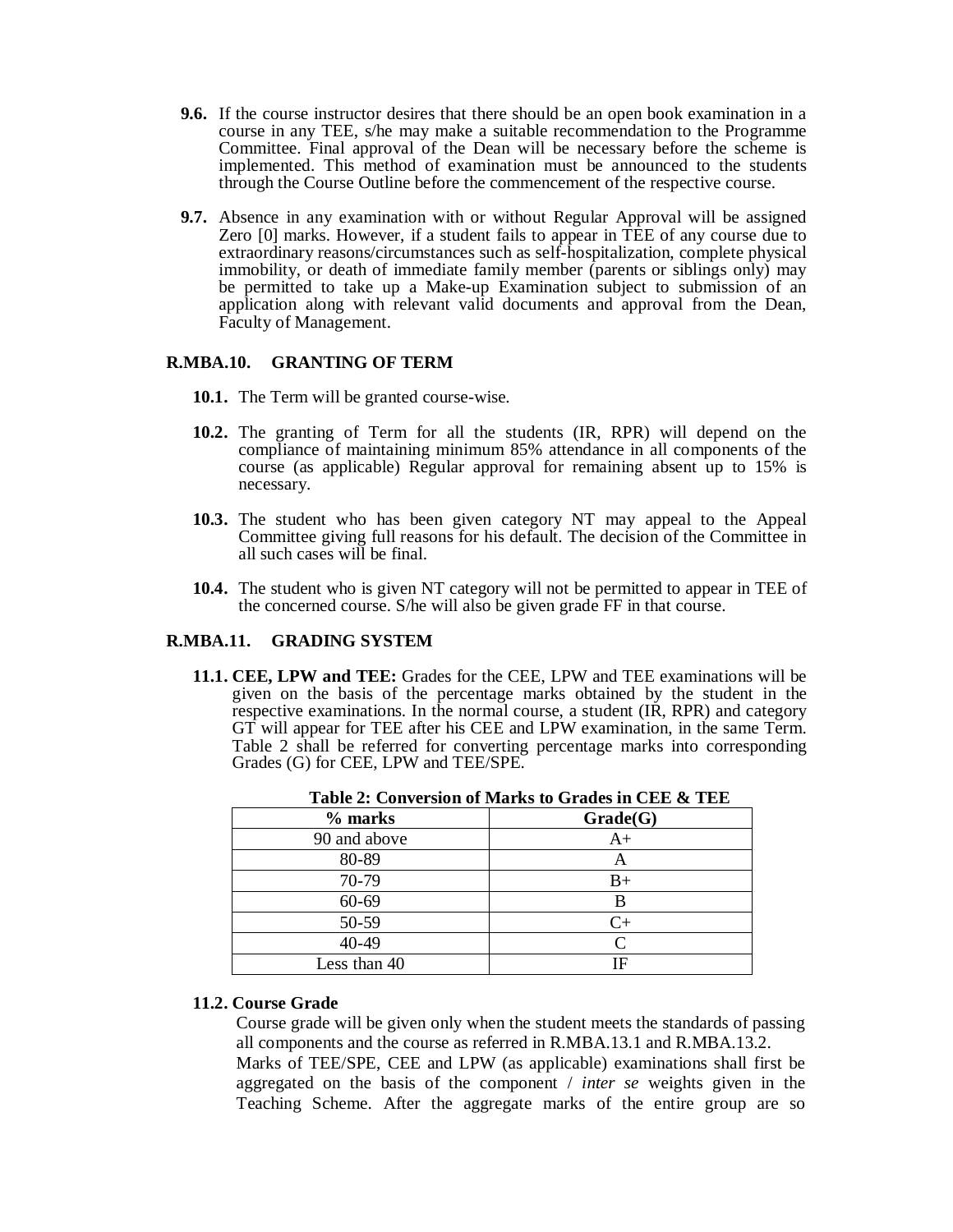calculated, the performance of each student in the course as a whole will be assigned a grade based on his aggregate percentage viewed in relation to the overall performance of the group.

In giving relative grades, the number and designation of various grades (G) shall be kept the same as shown in Table 3. The cut off percentages of relative grading will be decided subject to the guidelines prescribed by the Academic Council.

The Transcript will show only the Course Grade and not the Component Grades.

**11.3.** The Institute uses absolute grading system in case the grading is performed for 30 or less than 30 students. Table-3 provides the conversion of marks in letter grades. **Table – 3: Conversion of Marks into Grades in a Course**

| Table – 3: Conversion of Marks into Grades in a Course |           |  |
|--------------------------------------------------------|-----------|--|
| % marks                                                | Grade(G)  |  |
| 90 and above                                           | $A+$      |  |
| 80-89                                                  | А         |  |
| 70-79                                                  | $B+$      |  |
| 60-69                                                  |           |  |
| 50-59                                                  | $C_{\pm}$ |  |
| Below 50                                               | ΙF        |  |

**11.4.** Absolute grading is followed for grading all courses that do not have Term End Examinations, Credit based Internships, Field Courses and for all examinations of RPR/RER category.

### **R.MBA.12. INTERPRETATION OF GRADES**

- **12.1.** Grade C+ is the minimum for passing a course. Grade C is the minimum for passing a component of a course.
- **12.2.** Grade FF -

(i) If this grade is given because of NT (R.MBA.10), the student will have to seek RS registration respectively for repeat study of the course.

**12.3.** Grade IF: This is an interim fail grade given in CE, TEE and overall fail in a course, as under:

| <b>Performance</b> | Grade |
|--------------------|-------|
| Fail in CEE        | IF(C) |
| Fail in TEE        | IF(T) |
| Overall Fail in a  | IF(O) |
| course             |       |

# **R.MBA.13. PASSING STANDARDS**

**13.1. Criteria for successful completion of a Component:** 

The standards of passing a component are given below.

CEE / LPW/ TEE - a minimum Letter Grade C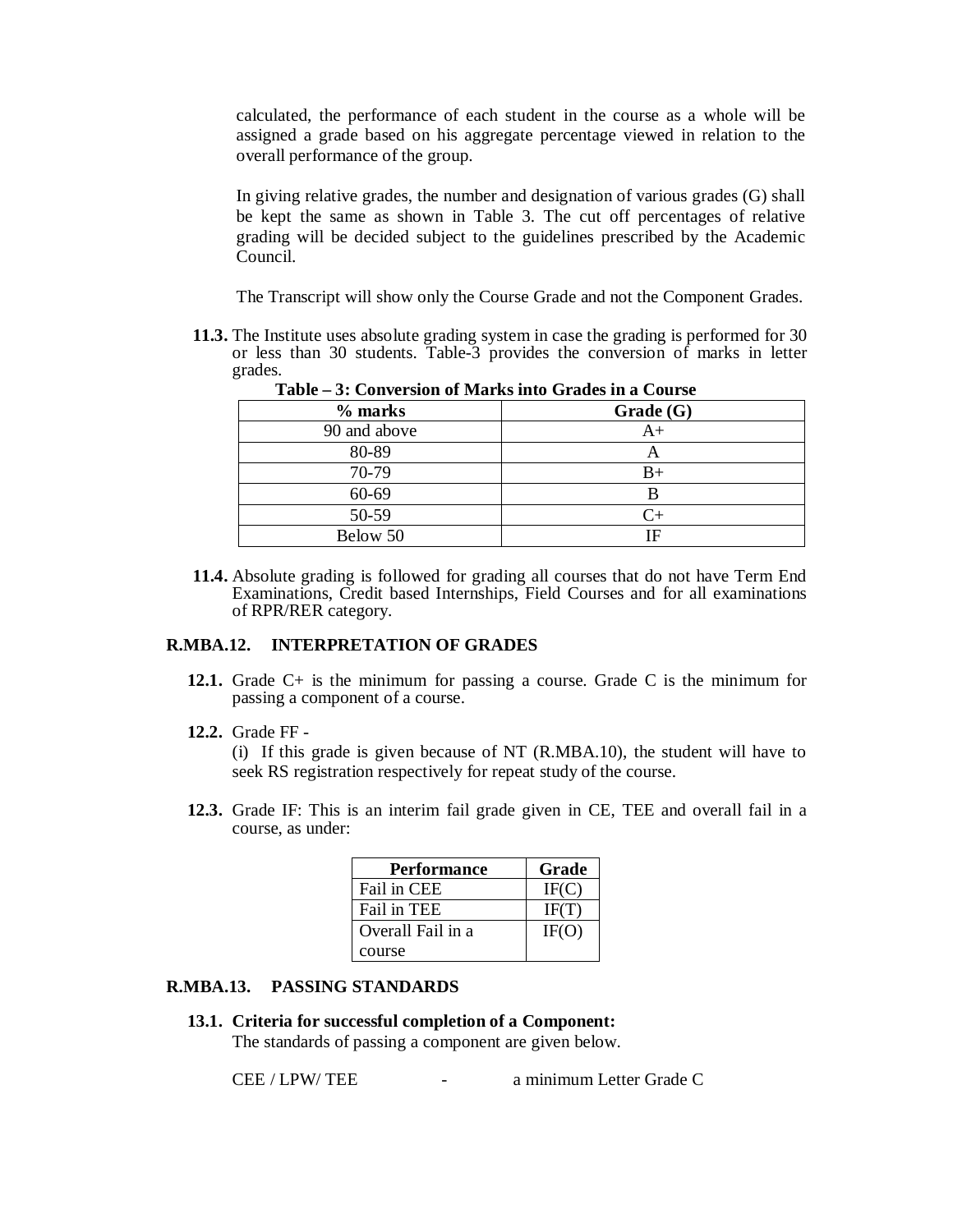#### **13.2. Criteria for successful completion of a course:**

In order to successfully complete a course, a student is required to obtain a minimum Letter Grade "C+" overall in a course.

**13.3.** A student who is awarded IF(T) and/or IF(O) may be allowed to appear in SPE of not more than FIVE course in a year to improve this grade.

#### **13.4. Criteria for Successful Completion of a Year:**

For successful completion of each year, a student shall fulfill the following conditions:

- a) S/he should not obtain "IF/FF" grade in any course.
- b) S/he should not obtain CGPA less than 6.0

## **13.5. Conditional Promotion (CP) to Subsequent Year**

- a) If a student is unable to meet the academic standards at the end of the first year, s/he can be given conditional promotion to the second year provided s/he meets the following condition(s) excluding Summer Internship(s) and Supplementary courses:
	- **(i)** S/he obtains grade "IF (C) or IF (O) or IF (T) or FF" in not more than TWO courses in any Term.
	- **(ii)** S/he obtains grade "IF (C) or IF (O) or IF (T) or FF" in not more than THREE courses in the first year.
- **13.6.** A student who is conditionally promoted (CP) is required to meet the minimum academic standards of successful completion of the first year by repeating required number of courses during the second year. Such students will have the following options to meet minimum passing standards:
	- **(i)** to repeat TEE along with the regular offering of the programme in the subsequent academic year **OR**
	- **(ii)** to repeat both CEE and TEE along with the regular offering of the programme in the subsequent academic year

In such case, S/he will have to apply for a Repeat Registration (RR) as per the applicable category of RR. In case, s/he opts to repeat CEE then s/he has to repeat TEE also.

- **13.7.** If a student gets IF(C) in a course, then s/he will have to appear in CEE and TEE by registering for REC and RET respectively along with the regular offering of the programme in the next academic year in order to successfully complete such courses.
- **13.8.** If a student gets FF in a course, then s/he will have to register for RS and attend all the components (as referred in R.MBA.4) of that course along with the regular offering of the programme in the next academic year and appear in CEE and TEE in order to successfully complete such courses.
- **13.9. Failure in Promotion:** If a student fails to meet the requirements of promotion to the Second Year, he/she will not be allowed to pursue the second year unless he/she meets with the conditions as an Ex-student.
- **13.10.**The student who has once passed an examination will not be allowed to appear at it again.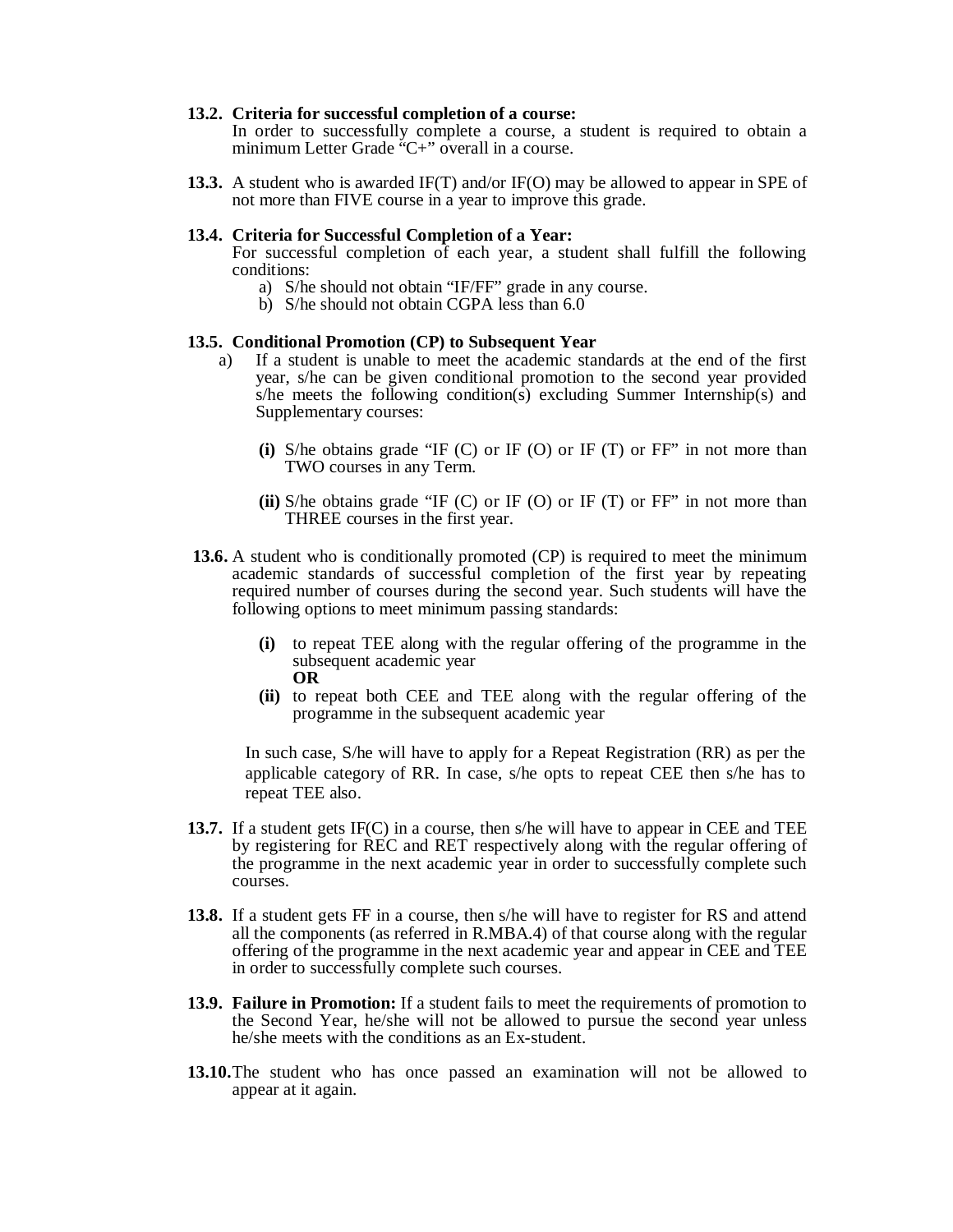## **R.MBA.14. PERFORMANCE LEVELS**

#### **14.1. Grade Point Averages (GPA)**

The performance level of the students in credited courses at different stages of his study is given by the following measures.

#### **14.2. Term GPA (TGPA)**

The Term GPA shall be computed by multiplying the earned course grade points by the corresponding course credit and the resultant value shall be divided by the total credit of the Term.

## **14.3. Cumulative Grade Point Average (CGPA)**

Similarly, GPA of a year and Cumulative Grade Point Average (CGPA) at any stage of study shall be computed by multiplying the grade points of the earned courses till that point of time by the corresponding course credits and the resultant value shall be divided by the total credits of the earned courses.

#### **14.4. Programme GPA (PGPA)**

Programme GPA refers to the CGPA of the entire Programme, on completion of the Programme. Course Grade, Credits, Grade Points and TGPA/CGPA will be mentioned in the term Grade Report.

#### **14.5. Class and Percentage (%) Marks**

In case, there is equivalence between GPA values and Class / % marks is desired, the same can be obtained as given below: % marks  $= (GPA - 0.50)^* 10$ 

| <b>GPA Value</b> | <b>Percentage</b> | <b>Equivalent Class</b>       |
|------------------|-------------------|-------------------------------|
| 6.00 to 6.49     | 55% to 59%        | Second                        |
| 6.50 to 7.49     | $60\%$ to $69\%$  | First                         |
| 7.50 and above   | 70% and above     | <b>First with Distinction</b> |

## **R.MBA.15. AWARD OF "MASTER OF BUSINESS ADMINISTRATION" DEGREE**

- **15.1.** To qualify for the award of "MASTER OF BUSINESS ADMINISTRATION" degree a student is required:
	- a) to successfully complete both the academic years independently with a minimum CGPA of 6.00.
	- b) to successfully complete the prescribed credits of the programme as specified in the Teaching and Examination Scheme
	- c) to successfully complete Summer Project requirement as specified in the Teaching and Examination Scheme with a minimum grade 'satisfactory'. If a student gets 'unsatisfactory' grade, s/he is required to improve the Summer Project grade in the scheme as prescribed by the Dean, Faculty of Management.
	- d) to successfully complete Supplementary Course(s) requirement as specified in the Teaching and Examination Scheme with a minimum grade 'satisfactory'. If a student gets 'unsatisfactory' grade, s/he is required to improve the Supplementary Course(s) grade in the scheme as prescribed by the Dean, Faculty of Management.